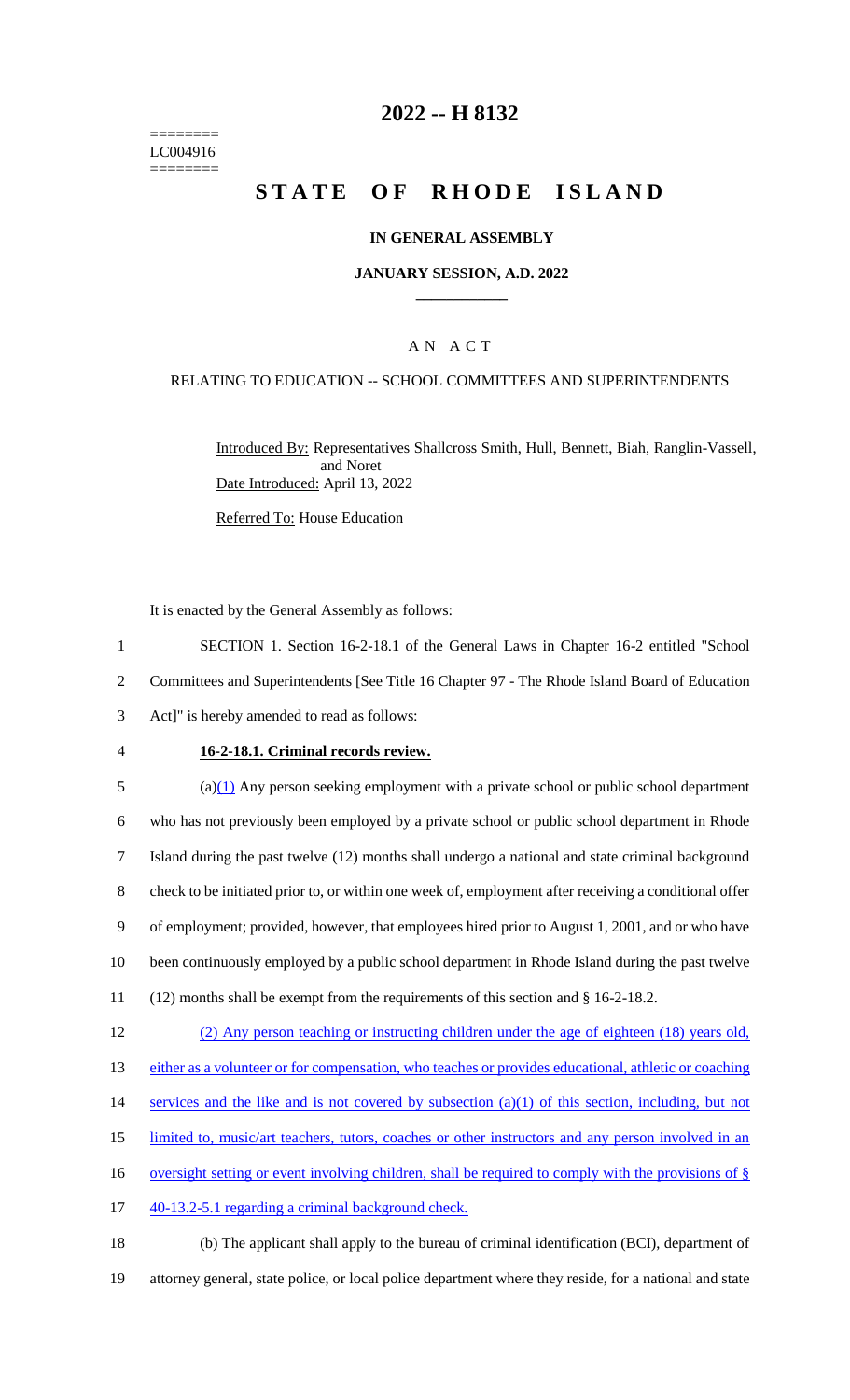criminal records check. Fingerprinting shall be required. Upon the discovery of any disqualifying information, the bureau of criminal identification, state police or local police department will inform the applicant, in writing, of the nature of the disqualifying information; and, without disclosing the nature of the disqualifying information, will notify the employer, in writing, that disqualifying information has been discovered.

 (c) An employee against whom disqualifying information has been found may request that a copy of the criminal background report be sent to the employer who shall make a judgment regarding the employment of the employee.

 (d) In those situations in which no disqualifying information has been found, the bureau of criminal identification, state police, or local police department shall inform the applicant and the employer, in writing, of this fact.

(e) For purposes of this section:

 (1) "Disqualifying information" means those offenses listed in §§ 23-17-37, 11-37-8.1, 11- 37-8.3, 11-9-1(b), 11-9-1(c), 11-9-1.3; and

 (2) "Employment" means those individuals hired directly by the private school or public school department, contractual employees of the private school or public school department, and those individuals, who may have direct or unmonitored contact with children or students, who are hired by a third party who or that has contracted with the private school or public school department to provide services.

 (f) The employer shall maintain on file, subject to inspection by the department of elementary and secondary education, evidence that criminal records checks have been initiated on all employees seeking employment subsequent to July 13, 1998, and the results of the checks. The applicant shall be responsible for the costs of the national and state criminal records check.

 (g) At the conclusion of the criminal background check required in this section, the attorney general, state police, or local police department shall promptly destroy the fingerprint record of the applicant obtained pursuant to this chapter.

SECTION 2. This act shall take effect upon passage.

#### ======== LC004916 ========